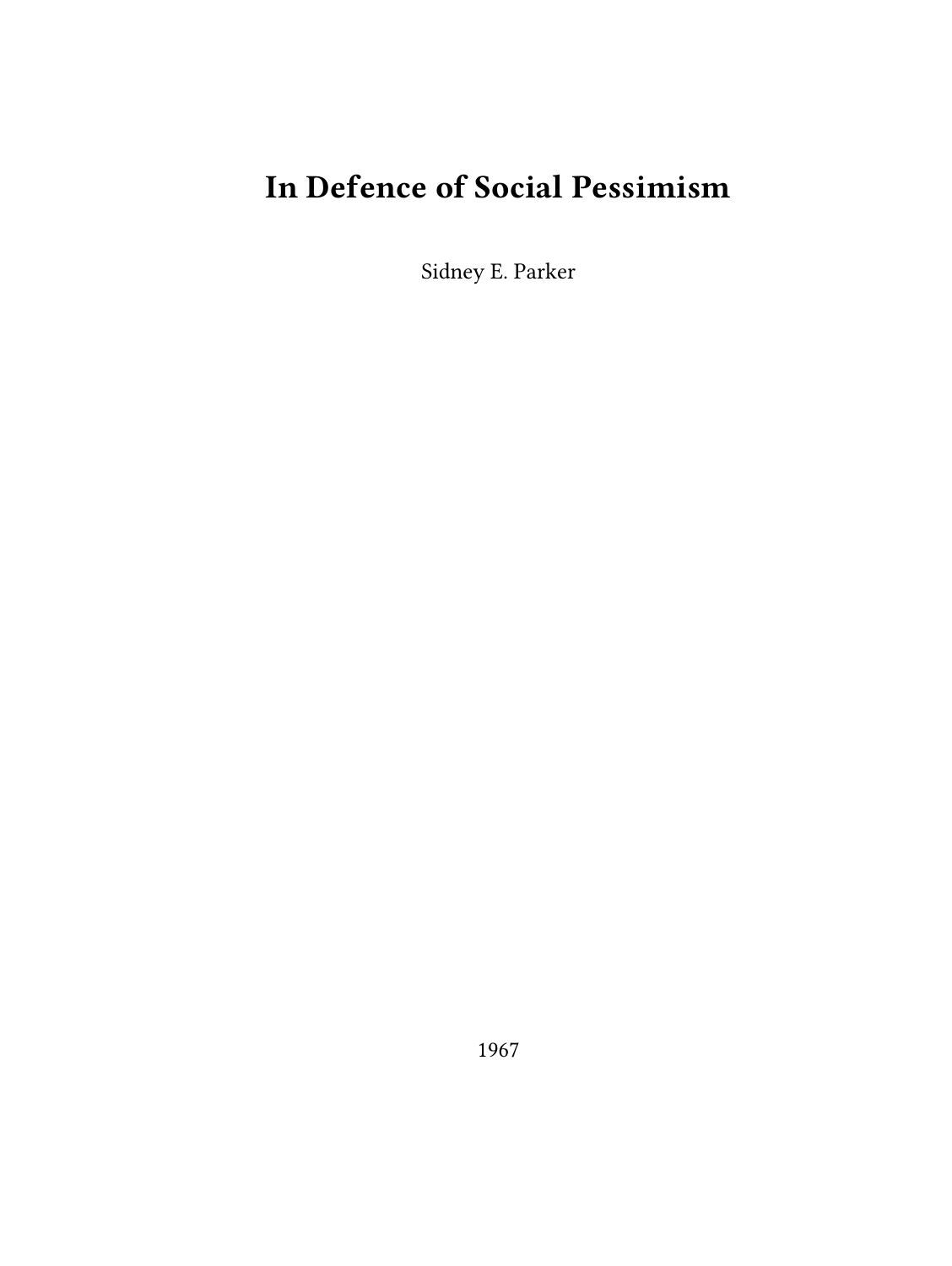## **Contents**

| Social Change running resources in the set of the set of the set of the set of the set of the set of the set of the set of the set of the set of the set of the set of the set of the set of the set of the set of the set of |  |
|-------------------------------------------------------------------------------------------------------------------------------------------------------------------------------------------------------------------------------|--|
|                                                                                                                                                                                                                               |  |
|                                                                                                                                                                                                                               |  |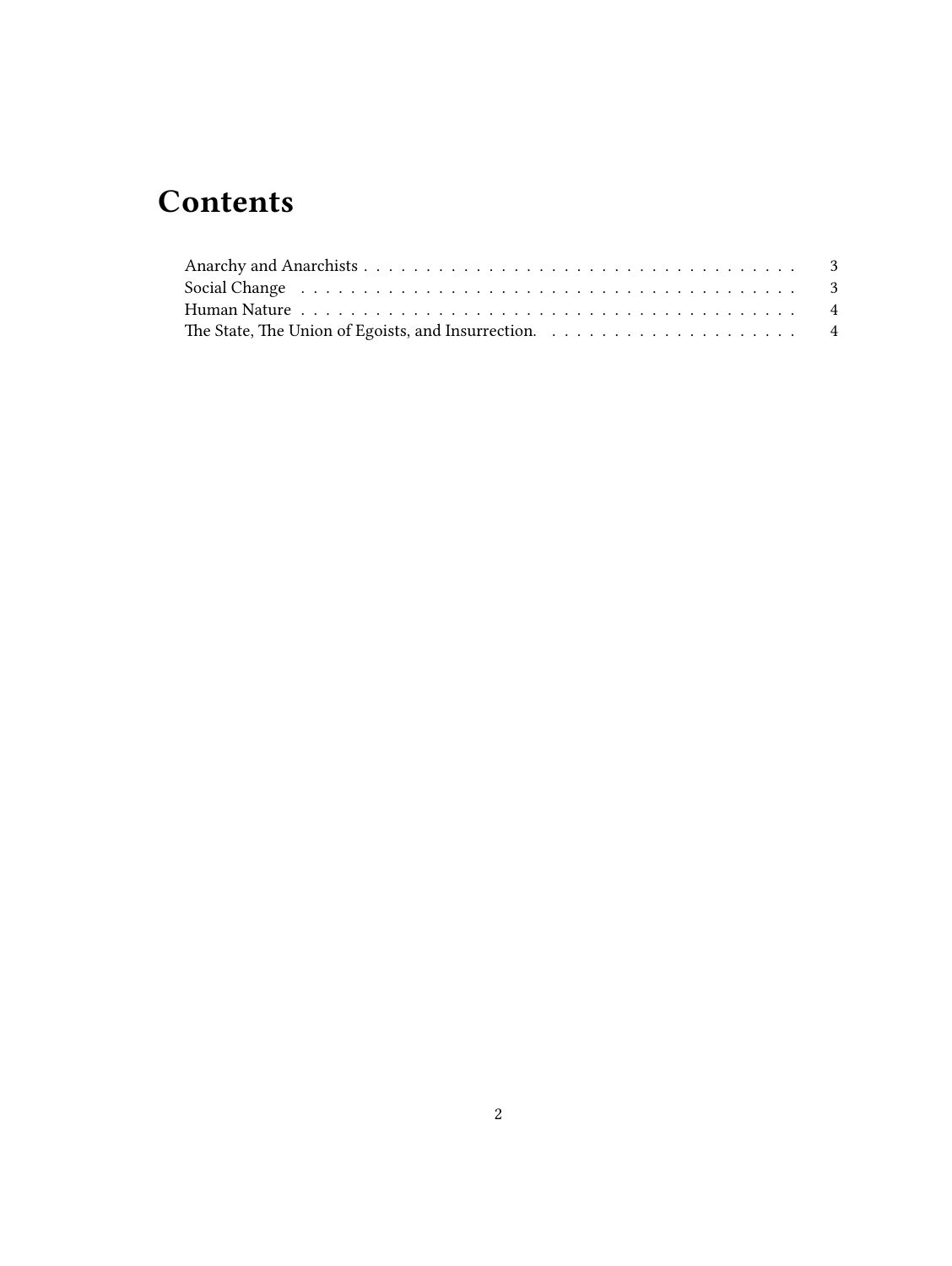### <span id="page-2-0"></span>**Anarchy and Anarchists**

Can one call oneself an anarchist, yet not believe in the practibility of an anarchist society? I believe one can; Francis Ellingham believes one cannot.

This question has arisen because the defining of an anarchist has become so bound up with what Ellingham once called the "socialised mind" ("Anarchy", May, 1956) that few can think of anarchism apart from some concept of social transformation. This is because the socialised mind means that "we tend to think more and more in terms of society as a whole, less and less in terms of the unique human individual. Confronted with any economic or social problem, we tend to look for a solution which will best enable society to go on functioning, smoothly and efficiently, according to some ideal plan."

As result an anarchist tends to be thought of not as one who negates authority for *himself*, but as one who negates authority for *everybody*, and therefore has to postulate the possibility of a future state of affairs in which this universal negation will be realized. But because this latter view has been accepted up to new by almost all commentators on anarchism — including some individualists — I do not see why I have to accept it.

On the other hand, I do not, as Ellingham suggests, think there is any necessary contradiction between being an anarchist and believing in the possibility of a generalized anarchy. Because I an pessimistic about this possibility, it does not follow that I have to rule out of court those who are optimistic. (By "anarchy" in this context, I mean the anarchy defined and defended by a Martucci, not the socialised heaven of a Malatesta).

#### <span id="page-2-1"></span>**Social Change**

Since my open letter was addressed to the editors of a paper dedicated to the concept of mass revolution, I naturally dealt with the relevance of such a concept to anarchism, rather than with the "one-by-one" concept which is much more to my taste and which would be the royal road to an individualist "order" — if such were possible. But what is desirable is not necessarily possible and the evidence offered by Francis Ellingham is not convincing.

Indeed, all the "evidence" he does offer is that since *some* individuals have seceded from the herd, *all* can. Of course it is thinkable that they can, Just as it is *thinkable* that all can become Jehovah's Witnesses, flat-earthers, poets or dialectical materialists. Of course, a miracle may happen, an unknown factor may suddenly appear from nowhere and act as a precipitate to dissolve the mass into individualities, but I have only one short life to live and I am not interested in wagering it on odds so long that they are meaningless.

Ellingham is mistaken in believing that I regard *existing* society as permanent and unchangeable. Societies can and do change, but not in an anarchist direction. Every change in social organization so far has been, in effect, nothing but a restructuring of the ruling apparatus. As I asked the editors of "Freedom" (who have made no reply): Where is the evidence that future changes will be different? *Evidence* — not hopes…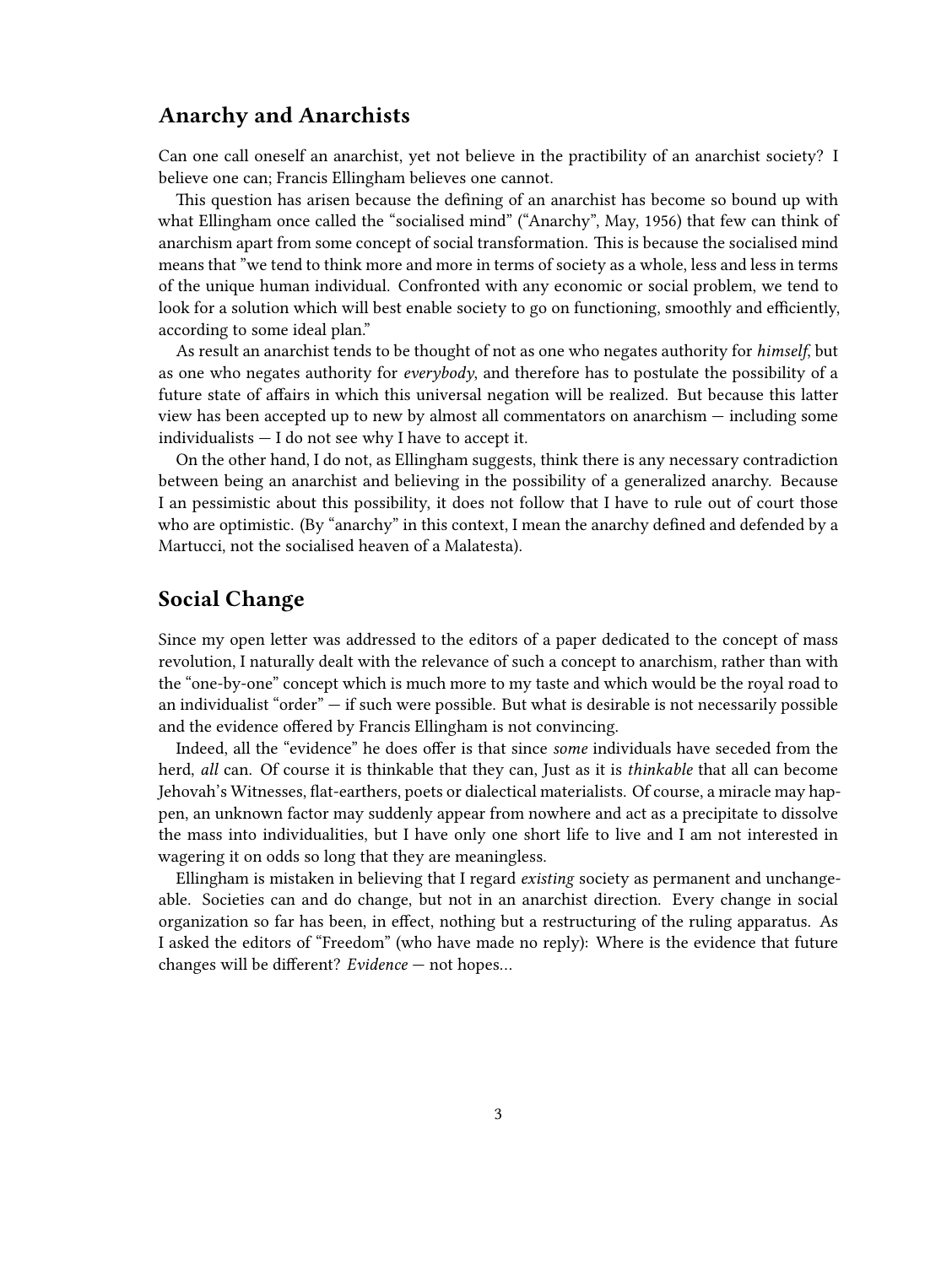## <span id="page-3-0"></span>**Human Nature**

I do not know what "human nature" is, although I can guess something of the "nature" of individuals I know, or know of, from their way of going on. And what I know is that nest people behave in such a fashion as to Show a parked preference for submitting to authority in one form or another. It may be the "nature" of some individuals not to have this preference, but this is clearly not the case with "most people". Again, because some do not have this preference, it does not follow that all do nouns for "natural law"  $-$  a natural law is simply the formulation of observed phenomena. If the phenomenon of the preference of the mass for submission to authority is one that has been repeated in every kind of society so far known, than it may be called a "natural law").

The notion of the "nobility" or "ignobility" of beam beings was introduced by Ellingham, not by me. I do not see what is has got to do with what I wrote. Anyway, it is quite possible for an authoritarian to behave in a noble manner (e.g. Spartacus) without ceasing to be an authoritarian.

As for his claim that "mankind is still in its infancy" — what does this mean? One right just as usefully say that it was in its senescence. Either view implies a teleological attitude which reduces the individual to nothing.

#### <span id="page-3-1"></span>**The State, The Union of Egoists, and Insurrection.**

I negate the State for myself *now*, not for everybody in the future. Only the present is of importance to me and I want to get what profit I can from *my* anarchy today, not in some indefinite "narrow of the revolution" which even its advocates are not sure will come.

Certainly, a union of egoists is not the sure as a "society". By the same token, such unions can be formed by conscious egoists without waiting for any "radical" social transformation. An individualist anarchist does not have to depend on the — generalization of his ideas before he can live his own life. To the extent of his power and opportunities he can make his own insurrection against the State and Society — without troubling about the arrangements that will spring from it, as Stirner pointed out.

But if he is concerned with new "social orders" and bringing about radical social changes to this end, then individual insurrection has to be tailored and tamed to fit into the efforts of "all" to reach the cornea goal of an ideal life. It has, in other words, to be transformed into social revolution, a process in which the realization of the ego is made dependent upon the "realization" of the "social organism".

S.E. PARKER